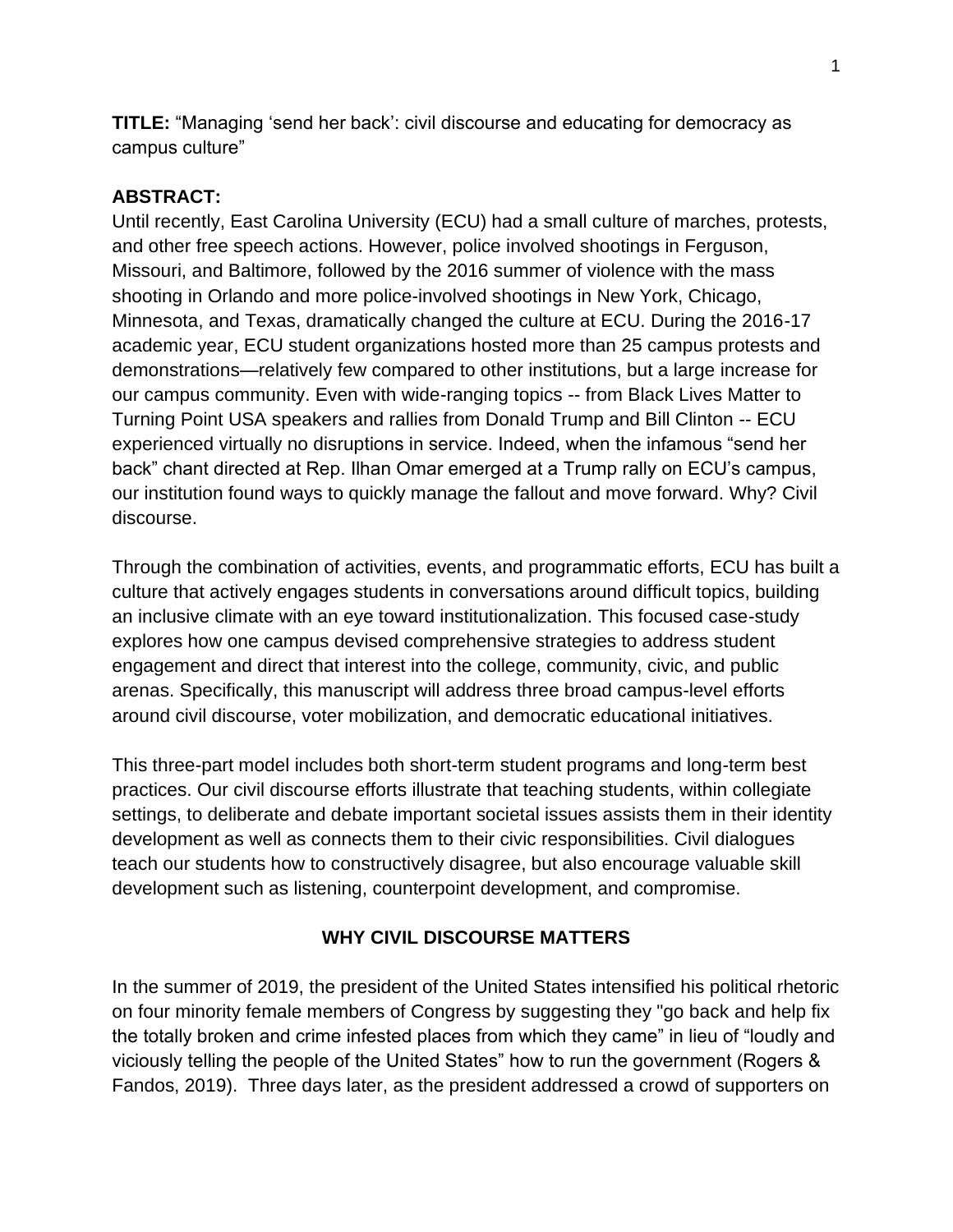the campus of East Carolina University, in Greenville, NC, chants of "send her back" erupted throughout the stadium, making national headlines the following morning. As the president's motorcade departed for the airport, the city of Greenville, and particularly the campus of East Carolina University were left with a community deeply hurt, disappointed, and angry at the level of the rhetoric and what long-term effects it might have as students returned to campus in the fall.

Free speech is a right guaranteed to all Americans. It is protected and cherished, defended and challenged every day across the United States. Free speech can present itself in many ways, in vocal and non-vocal displays. Over the last decade on higher education campuses, free speech has presented as marches, protests, walk-outs, sitins, and kneel-downs.

Civil discourse is closely aligned with free speech, with a significant difference: Free speech is a constitutional hallmark; civil discourse is an opportunity to create and/or enhance understanding. Due to the legal requirements of one and the mere suggestion of the other, it would be easy to create separation between free speech and civil discourse. This would be a mistake. Free speech activities, with the absence of civil discourse, can easily transition to police actions often called civil unrest, disturbances, or disorder. Civil discourse is an opportunity, but it can also be part of the solution to ease hostilities, soften emotions, and provide perspective prior to and/or during free speech activities.

Why do these efforts matter? A recent study supported by the Charles F. Kettering Foundation reported that engaged students continued as engaged young adults as far as 10 years from their graduation (Karriger et al, 2016). The study specifically cited high-impact practices that serve to train and sustain civic engagement. Ultimately, this paper highlights an evolving model of practice from one institution—rooted in these high-impact practices—from which higher education professionals can borrow and apply within their own campus context.

Students are often the center for free speech activities, and they can and should also be the focal point for civil discourse. Civil discourse, when done effectively, can enhance understanding or more clearly deliver the intended message. The latter is often lost during broad, large-scale, and many times, disruptive activities. It is only when conversation takes place that hostilities can lessen and listening and empathy can occur.

Historically, over the last decade, civil discourse movements across higher education have increased. *A Crucible Moment: College Learning and Democracy's Future*,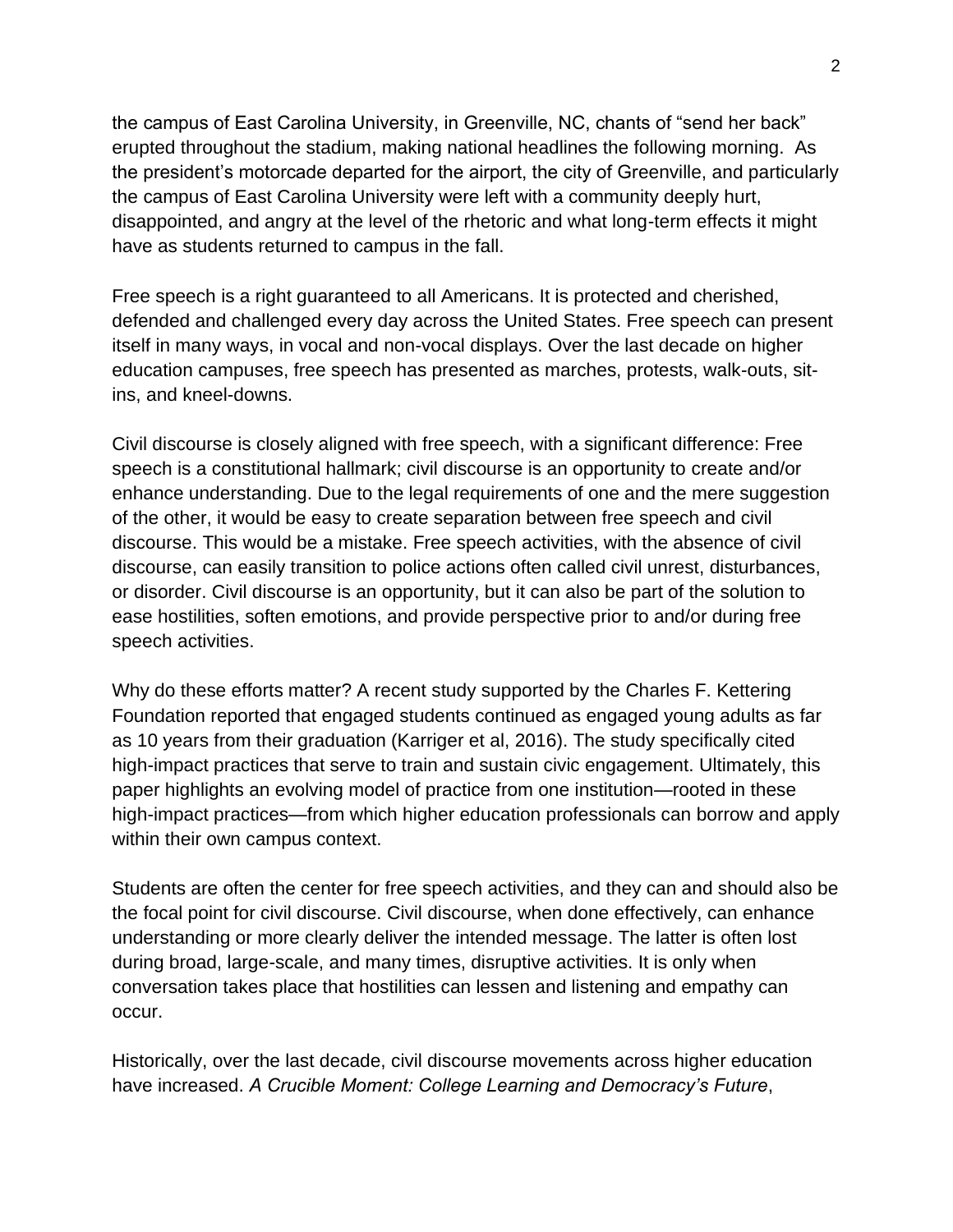published by the Association of American Colleges and Universities in 2012, represents the work of the National Task Force on Civic Learning and Democratic Engagement. The report encouraged a "Call to Action" that stressed higher education's responsibility, in collaboration with our communities, to ensure that students have the skills and knowledge they need to become informed, civically engaged citizens. That engagement includes civil discourse and the need for colleges and universities to support, and most importantly, educate students on how to safely participate and professionally lead change. The report showed more than two-thirds of over 2,400 student respondents reported that they felt better prepared to have difficult political and social conversations because of their engagement in college.

The U.S. Census reports that less than 20% of 18- to 29-year-olds turn out to vote in national elections (File, 2017). This means it's imperative for higher education to start the conversations about civil discourse and engagement to empower students while on campus and beyond graduation. By offering an assortment of programs and initiatives centered on student mobilization, ECU has seen an increase in voter registration and engagement in national elections (35% increase in the 2016 presidential election over the 2012 election) and student government voter turnout (155% increase), as well as the development of a branded campaign, whose student-created video had more than 18,000 hits in the first three months.

Dating back to 1921, John Dewey (1981) stated that the development of citizens occurred through "doing" rather than simply "knowing," which has served as a guiding principle for theorists of participatory democracy. In 2006, British researchers Gary Biesta and Robert Lawry argued in the *Cambridge Journal of Education* that educational institutions need to increase their efforts to understand and ultimately impact how young adults "learn democratic citizenship" (p. 64).

Teaching students within collegiate settings to deliberate and sometimes debate important societal issues assists them in their identity development as well as connects them to their civic responsibilities. Civil dialogues teach college students how to constructively disagree, but also encourage valuable skill development such as listening, counterpoint development, and compromise. Martha Nussbaum, of the University of Chicago, stated in her 2010 book *Not for Profit: Why Democracy Needs the Humanities* that educational institutions are vital in the preparation of students as "complete citizens who can think for themselves, criticize tradition, and understand the significance of another person's sufferings and achievements" (p. 2).

Higher education must also understand the evolution of our students and their natural connection with digital and electronic communication. *Civil Discourse in the Age of*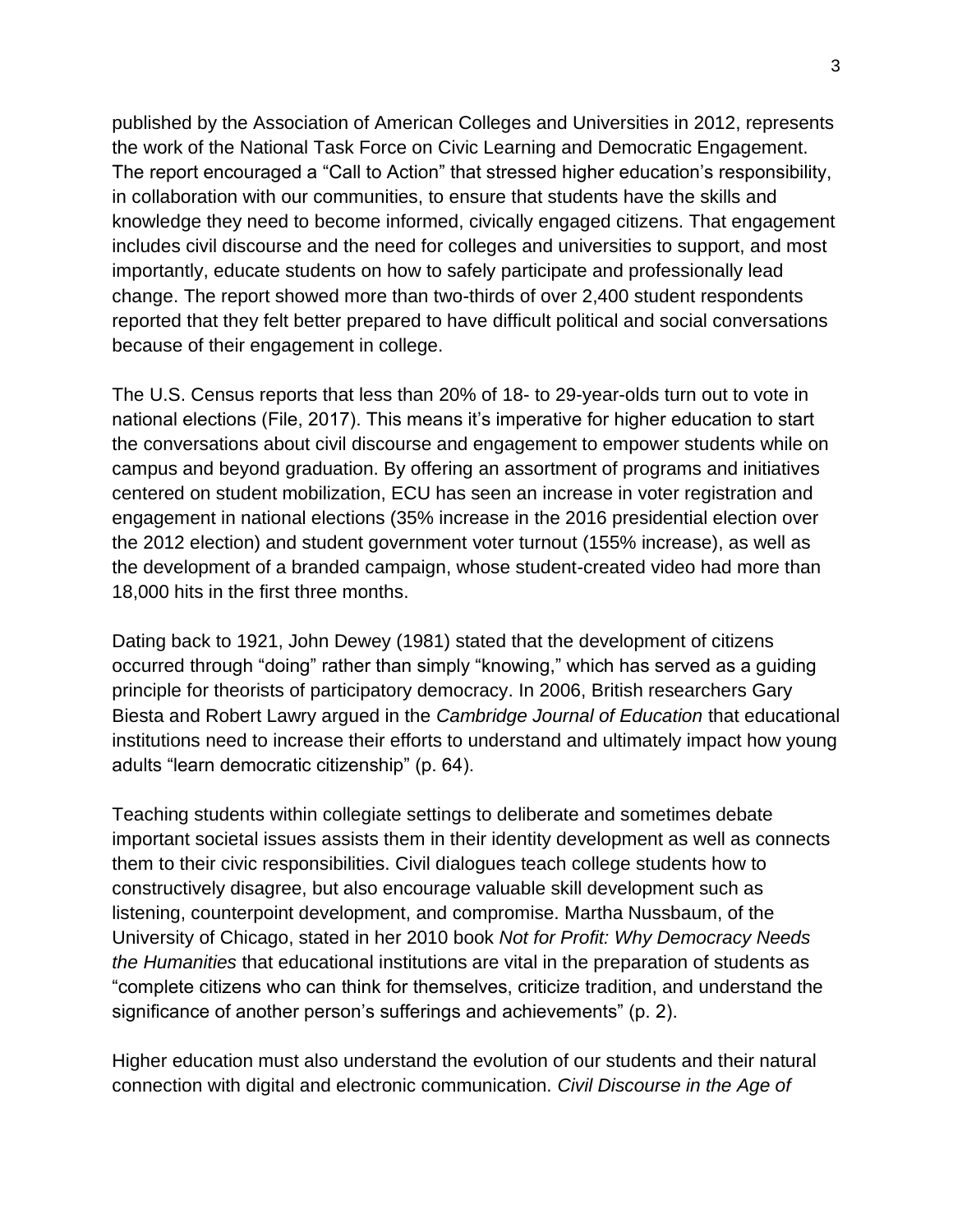*Social Media*, written by educational researchers Reynol Junco and Arthur Chickering in 2010, argued that with the popularity of newer, faster, and easier methods of online communication, all constituencies on college campuses, including students, will need to know how to engage one another "in constructive dialogue around different religious, political, racial/ethnic, and cultural issues" (p. x). If higher education chooses not to foster civil discourse or open difficult dialogue with college students, it is absurd to assume the conversations won't be held. In fact, social media is littered with uneducated rants, severe bias, and anonymous posts that can be better addressed if college campuses take the lead rather than sit back and deal with the fallout.

Higher education has a long-standing tradition of taking the lead on these calls to action. In Andrea Leskes' 2013 *A Plea for Civil Discourse: Needed, the Academy's Leadership*, she highlighted a number of best practices occurring around the United States:

- Public dialogue and deliberation is an important part of Franklin Pierce University's first-year seminar course, required for all incoming students, focusing on civil discourse engagement and ground rule development.
- Emory University developed a series of faculty development programs on civil discourse, fostering dialogue across curriculums and disciplines.
- The Society of Civil Discourse at Loyola University New Orleans created the *Journal of Civil Discourse*, which publishes articles from students, faculty, alumni, and outside professionals. Recently, Loyola added a civil discourse class that also contributes to the journal.

In 2014, SUNY–Albany began experimenting with open dialogue sessions at student and faculty events to encourage and guide conversations rather than presentations or lectures. This structure became so popular that Albany has begun to utilize this approach in their student conferences and has also spread to the State University of New York Student Assembly (statewide student government association) programs.

These types of civility programs and conversations are occurring at many colleges and universities around the world. Recent research demonstrates a direct connection between civil discourse and student learning. In 2005, the *Review of Higher Education* published a study from Robert Rhoads, Victor Saenz, and Rozana Carducci looking at how building strong coalitions at the University of Michigan directly correlated with student learning. The study reported that change occurred at a great level when the community partnered rather than worked in silos. In the 2014 *New Directions for Higher Education: Radical Academia*, Adrianna Kezar and Dan Maxey discussed their research on characteristics of successful institutions that support learning and civil discourse. One of the key practices they found was that formal and informal mission, goals, and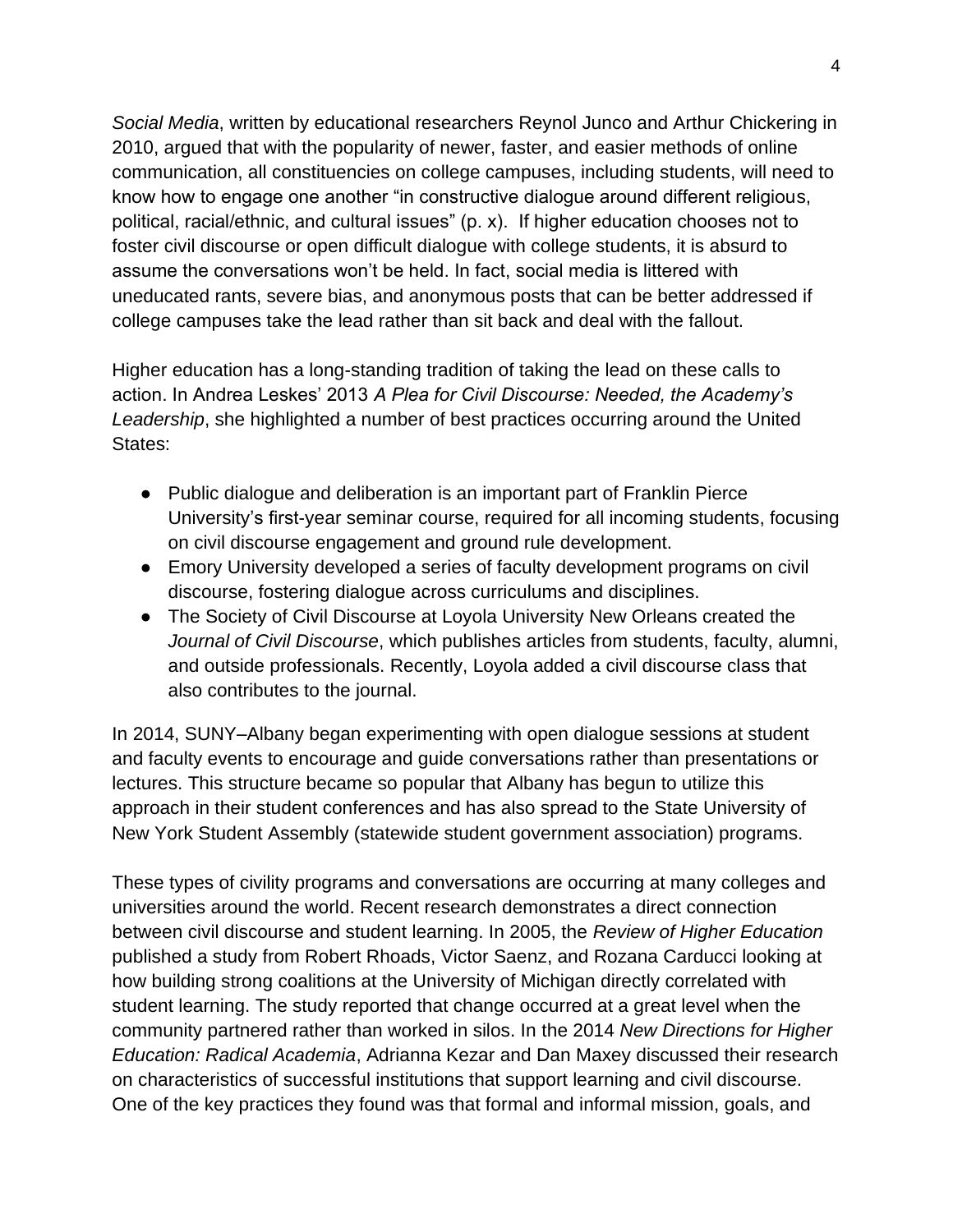curriculum are blended with the campus' culture of social action and civil discourse. Studies such as these illustrate the importance of the connection between student learning and civil discourse.

## **FACILITATING CIVIL DISCOURSE**

Until recently, East Carolina University had a small culture of marches, protests, and other free speech actions. However, police involved shootings in Ferguson, Missouri, and Baltimore, Maryland, followed by the 2016 summer of violence with the mass shooting in Orlando and more police officer-involved shootings in New York, Chicago, Minnesota, Texas, and Louisiana dramatically changed the culture at East Carolina University (ECU). During the 2016-17 academic year, ECU students and student organizations hosted more than 25 campus protests and demonstrations—few compared to a lot of other institutions, but a large increase for our community. Despite the range of topics from Black Lives Matter to campus speakers, ECU experienced virtually no disruption to service or the protest, march, public speech, or activity itself, and no police intervention was required. Why? Civil discourse.

At the start of the 2016 spring semester, ECU students and organizations began to develop a new culture around campus protests and related activity, but seemed to lack the fundamentals involved. At the same time, ECU student affairs educators recognized the culture shift occurring and began to develop a parallel culture centered on civil discourse. Student affairs leadership understood their role wasn't to prevent disagreement, but to empower students' voices. ECU's focus wasn't to create division or control a situation, but rather to build coalitions that enable and equip students with the necessary resources to discuss opposing or controversial viewpoints through civil discourse.

At ECU, the aforementioned efforts led to the development of best practices that guided a community focused on civil discourse. Based on our institution's definition of leadership—"A relational process of inspiring, empowering, and influencing positive change"—ECU student affairs educators have successfully engaged and educated students on how civil discourse supports free speech through speakers, conferences, town halls, policies, and programs (Komives, Lucas, McMahon, 2009, p. 74). This type of practice and engagement within educational research is frequently entitled "civic identity." Dewey (1981) defined civic identity development as requiring active reflection and participation in what he termed "moral rehearsals."

As is true across higher education, these "moral rehearsals" at ECU have involved speakers and programs that discuss topics such as religion, culture, socioeconomic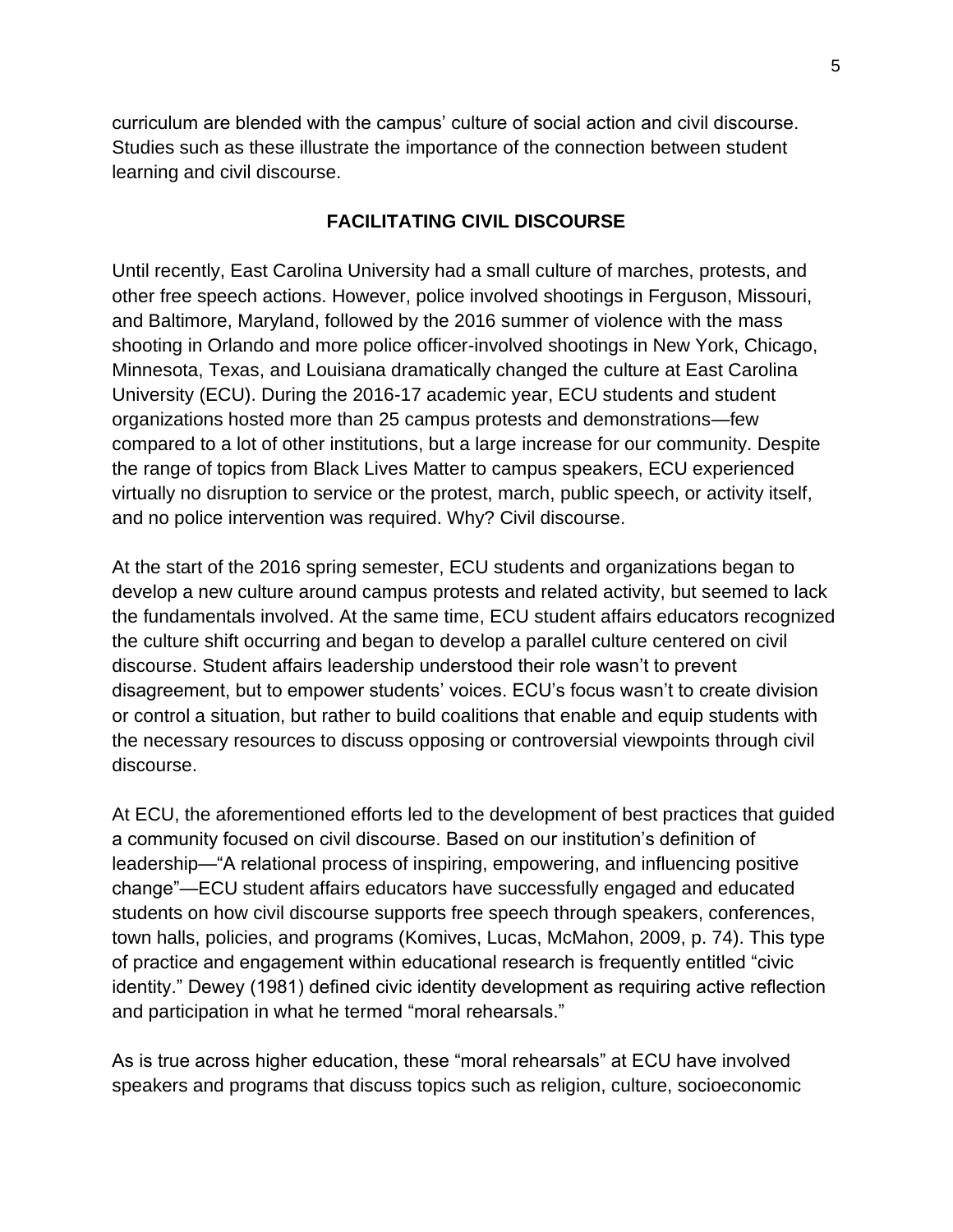status, the environment, gender equity, race relations, and the LGBTQ+ community. Since 2012, the university has welcomed a diverse group of high-interest guest speakers, programs, town halls, and other activities that allow students and community members to share personal and professional perspectives on leadership, service, business, politics, social action, social justice, and literary works. These experiences are presented in many different styles and formats from lectures to presentations and discussions to debates. During the last five years, more than 25,000 students have participated in over 200 student-focused programs. When emotion is harnessed it moves students and communities to overcome fear and address the real issues in hopes of finding solutions.

There are many factors that East Carolina University expects both student affairs areas as well as student organizations to consider during the development and creation of these events. First and foremost is to keep the goal or desired outcome at the focus of the program/expressive activity. Additionally, emotion can serve as both a strength and a hindrance to civil discourse. When emotion is harnessed it moves students and communities to overcome fear and address the real issues in hopes of finding solutions. When that same emotion is uncontrolled, it can blind others with anger and vengeance, which seldom leads to long-term solutions. Much like free speech, procedures, policies, and programs must be consistent and support each other, ensuring that the entire community both understands and appreciates the importance of civil discourse.

The East Carolina unit of Student Involvement & Leadership (that includes Greek Life, Student Activities & Organizations, and the Center for Leadership & Civic Engagement, Intercultural Affairs, Student Centers, Student Government Association, and Student Activities Board) in the Division of Student Affairs, requires organizations and departments to complete detailed pre-approval and risk management forms prior to organizing an event or signing a contract with a speaker. These forms outline costs, marketing plans, and attendance estimates, as well as identify potential safety risks. As a start to building a culture of civil discourse, ECU began to modify these policies and practices to include risk management questions around protests and demonstrations. It now requires the organizers, organizations, and departments to connect their program goals to both the university's three strategic commitments (public service, student success, and regional transformation) and to our student affairs values (student centered, inclusion, integrity, respect, service, and excellence). This manner of advance preparatory effort also allows for students and student organizations to work with, not against, campus police to ensure the safest environment possible.

Political scientist Harry Boyte (2012) wrote in a blog post for the *HuffPost* that it is vital for colleges to be "part of communities, not simply 'partners with' communities,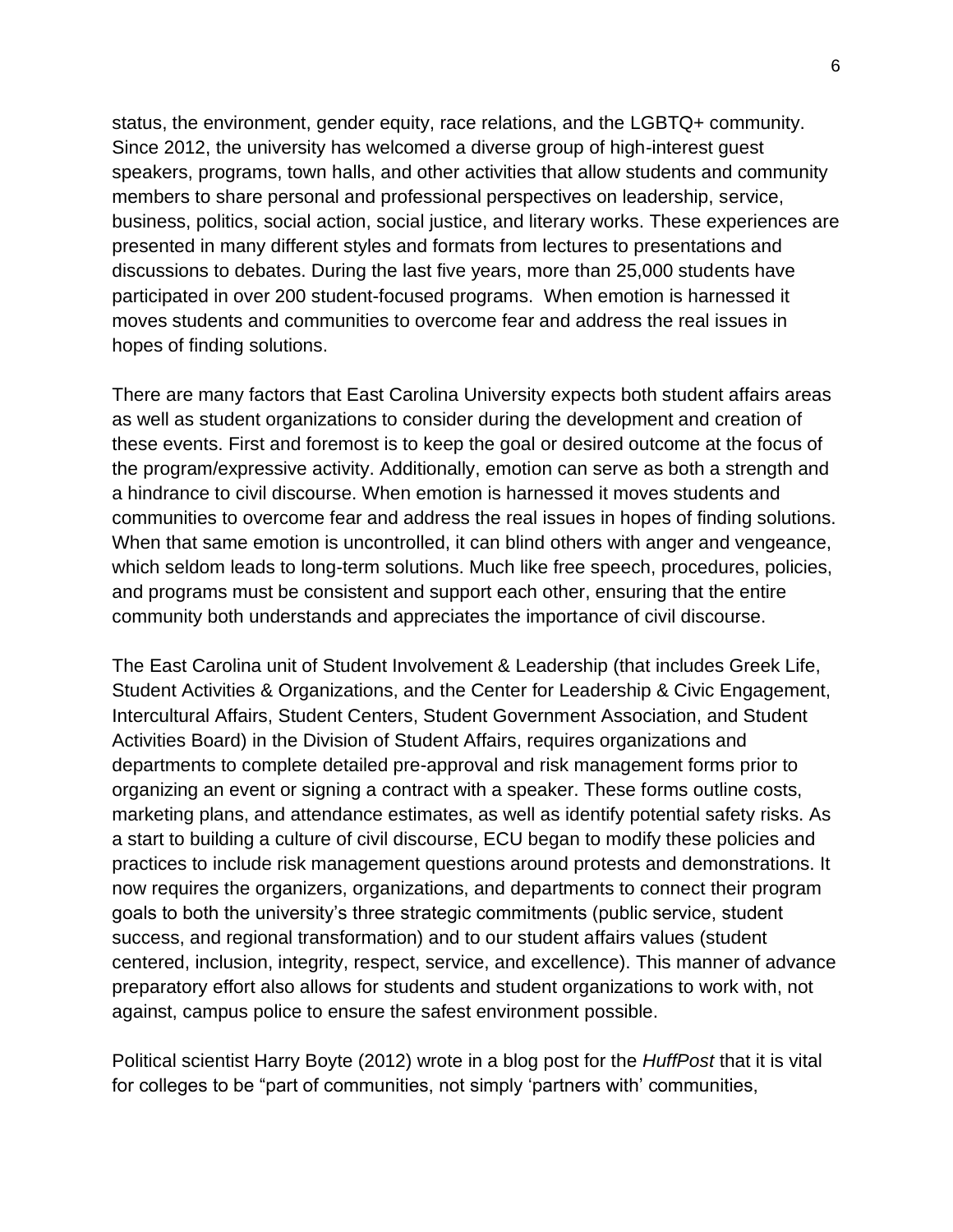overcoming the culture of detachment" that too often characterizes colleges and their locales. Continuing our development of a community that values civil discourse, the division has begun to create programming in support of this culture. These types of community-based civil discourse programs have been a priority for the Division of Student Affairs for the past year. Our belief, as supported across the higher education community, is that students and their organizations are modeling the behavior found at the national level, which is anything but civil. Our goal was to create new programs that would model civil discourse and would supplement the growing activity found within our student community. These programs encourage students to challenge each other, listen intently to differing perspectives, and focus on the goals of suspending judgement, building coalitions, and searching for solutions. Further, these conversations introduce a concept that today's college students don't seem to grasp well. Listen to a conflicting opinion, challenge that opinion respectfully, and if disagreement remains, walk away.

The NC Civility Summit developed from conversations among major student organizations (Student Government Association, the Black Student Union, and Student Activities Board) and student affairs staff. ECU students wanted to engage each other and the greater university and Greenville communities in open dialogue on issues from human trafficking to trans rights. The division built a program to both engage in these discussions and illustrate the importance of doing so civilly. This program invites students, faculty, staff, and guests from other institutions and communities to join ECU students in civil discourse focused on expanding dialogue and building solutions. Our job is to create a platform, empower students, and then get out of the way and let them lead.

The same can be said for our Cupola Conversations program, which proactively sets up topical panel discussions with students and community members on issues that are living in the current moment. The program was organized to start dialogue around the 2016 summer of violence in Orlando, Paris, Chicago, and other places and to make sure students were aware of resources that were available on campus and in the community. As with the NC Civility Summit, Cupola Conversations has two goals: The first is to engage in discussions around important issues, and the second is to demonstrate and model how to engage in civil discourse. Cupola Conversations schedules six conversations that occur throughout the academic year with one each semester occurring over Facebook Live to include the larger global community of students, alumni, and campus community, yet remains nimble enough to also respond to emerging issues.

Indeed, within a matter of days of the president's rally, ECU student affairs staff began discussing how the first Cupola Conversation for fall semester 2019 would address free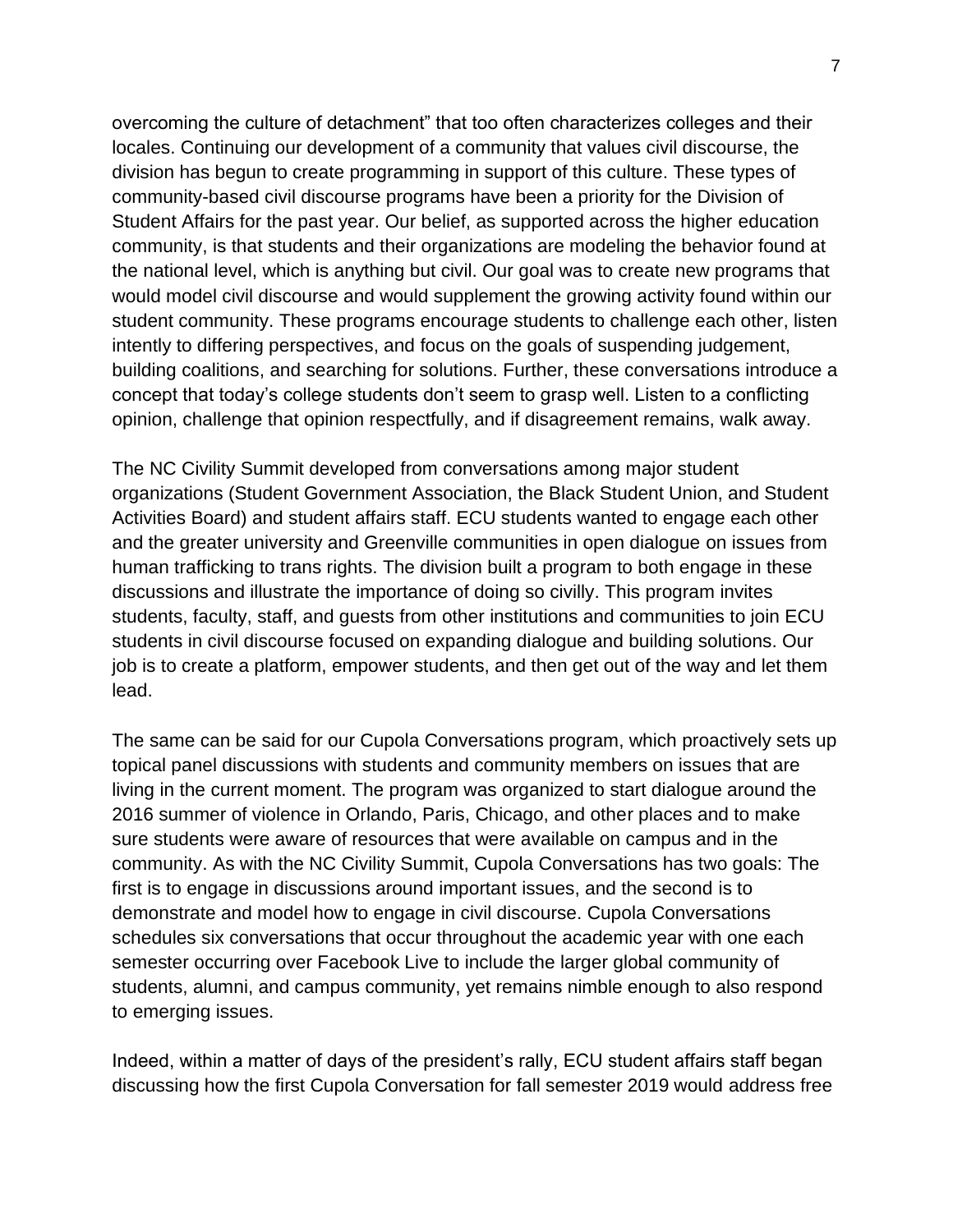speech, the university's obligations as a state institution, and the importance of civil discourse to tamp down divisive rhetoric, and foster constructive dialogue. On the second day of fall classes, just one month after "send her back" chants shook the campus, region, and nation, a Cupola Conversation was held featuring a panel comprised of the Interim Chancellor, a divisional vice chancellor, an academic dean, and the Student Government Association president. As a result of ECU's intentional efforts to promote civil discourse, administrators had a ready-built framework and forum designed to address the situation; allow students, faculty, and staff to express themselves freely and openly; and provided an inclusive space for cross-community dialogue. Embedding events such as these into the fabric of university programming allows the university to intentionally and authentically lead the way in promoting civil discourse centered around contemporary issues, while simultaneously being nimble enough to react and respond to emerging hot topics that could otherwise erupt and inflame the community with discord and incivility.

Our culture has changed and both programs have received local and state attention and have resulted in East Carolina University and the city of Greenville being identified as leaders in student empowerment, community involvement, and civil discourse. These programs and policy additions, centered on civil discourse, have led to an increase in voter engagement in national elections, student government participation, and studentled dialogue initiatives in partnership with senior administrators. Continued plans to grow our culture of civil discourse include student organization training sessions on conducting successful protests and demonstrations, a civil speaker series, and annual Play for Peace Concert.

These coalitions are built not on issues but rights because student organizations are talking and listening to each other with the goal of enacting positive change as it states in East Carolina's leadership definition. Franklin McCain, a member of the Greensboro Four who staged the sit-in protest in February 1960, spoke at ECU in 2013 about how civil discourse can create positive change in society. His death in 2014 didn't mean the conversation ended. The people delivering the messages may change, but the topics, and now most importantly these types of civil conversations, will continue, and higher education and student affairs must play an active role in ensuring, teaching, and preserving civil discourse.

#### **VOTER MOBILIZATION**

Up until 2015, ECU offered very few formal programming opportunities for students centered around voter engagement activities. While ECU actively promoted the value of participating in local, regional and federal elections, we put few resources toward this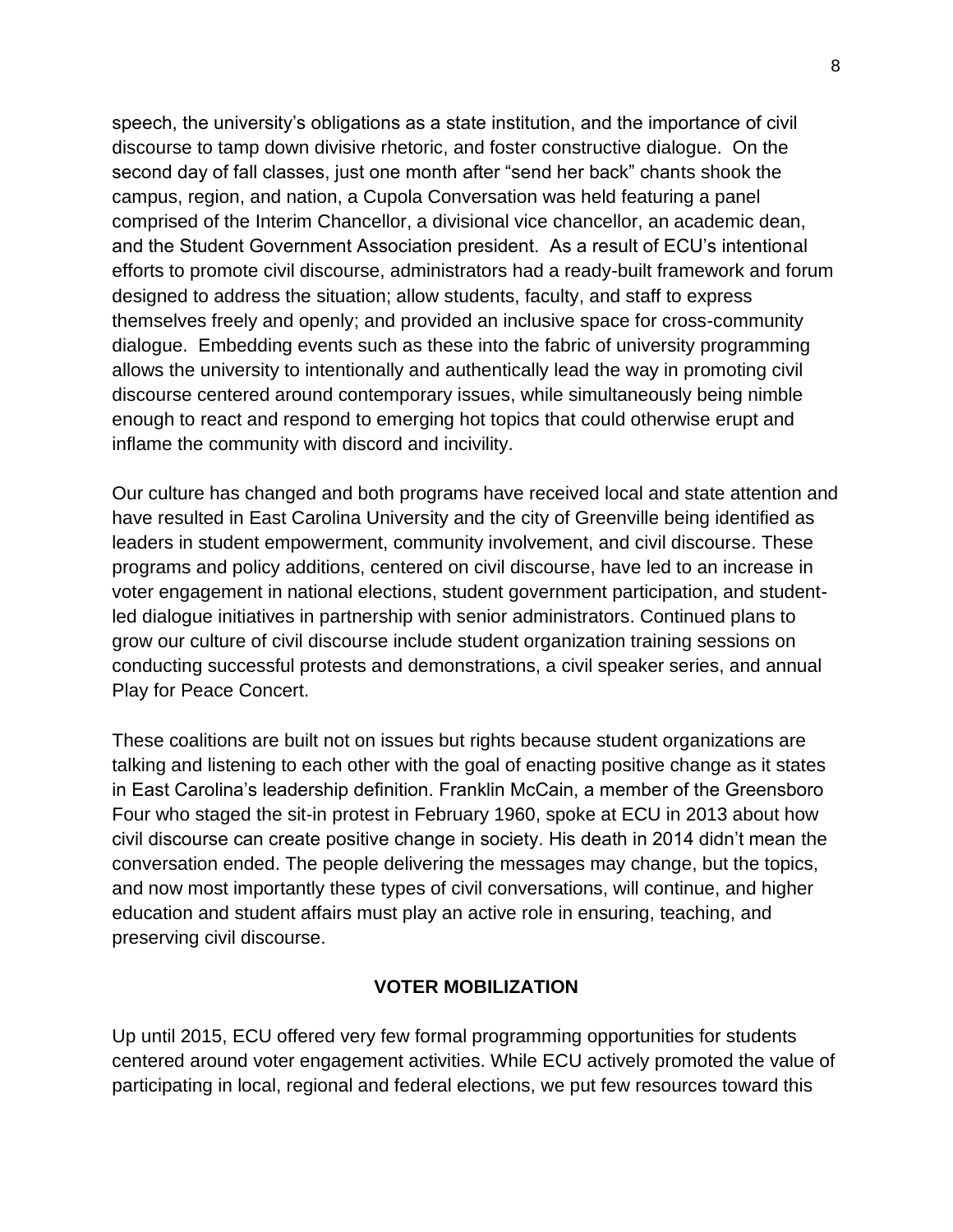effort. Either because of concern about a "slippery slope" approach to voter engagement—where we might tread into politically difficult territory as a public institution—or other resources and activities taking priority, this had simply not been an area of emphasis for our student affairs professionals.

However, during summer 2015, the Andrew Goodman Foundation—a nonprofit that promotes increasing youth voter turnout during elections and informed voting approached our civic engagement office with a grant offer. This grant provided two paid student positions and a small programming budget. A year later, we received an additional grant from the Campus Vote Project through the Fair Elections Center to focus on student voting issues. Through its Democracy Fellowship program, the Campus Vote Project provides funds to student leaders to influence and support democratic engagement work happening on our campus. As a result of receiving these grants and student support, the Center for Leadership and Civic Engagement (CLCE) at ECU developed a voter engagement plan centered on a three-tiered approach of voter registration, education, and mobilization. This plan detailed partnerships with governmental relations staff, student government representatives, and civic engagement, leadership and service educators on campus, to build a coalition to coordinate efforts.

Throughout the summer and fall 2016 semester, CLCE prepared for, developed relationships with, and educated students on the importance of voting and how to vote. This included purchasing TurboVote, an online "one stop shop" voter registration and engagement service. Using TurboVote, students could register to vote, request a mail-in ballot, or update their address. Our promotion and education of this service was critical to the success of registration efforts on campus. The service also provided text message and email reminders for every election, local or national, including polling place, election dates and form submission deadlines. The focus on the 2016 general election served as a foundation for continuing voter engagement work at East Carolina University. CLCE worked to organize the university's first voter engagement coalition for students, faculty, and staff in fall 2016. The purpose of the coalition was to create a diverse cross-section of stakeholders at the university to promote voter engagement throughout their networks in an effort to advance and increase this work institutionally. Many offices and departments across campus promoted various voter engagement events, and the coalition aimed to connect and promote these events through weekly updates.

CLCE worked with university transit to establish a partnership focused on voter mobilization. The primary goal was to create a designated bus route to run between a minimum of three polling precincts where students were most likely to vote based on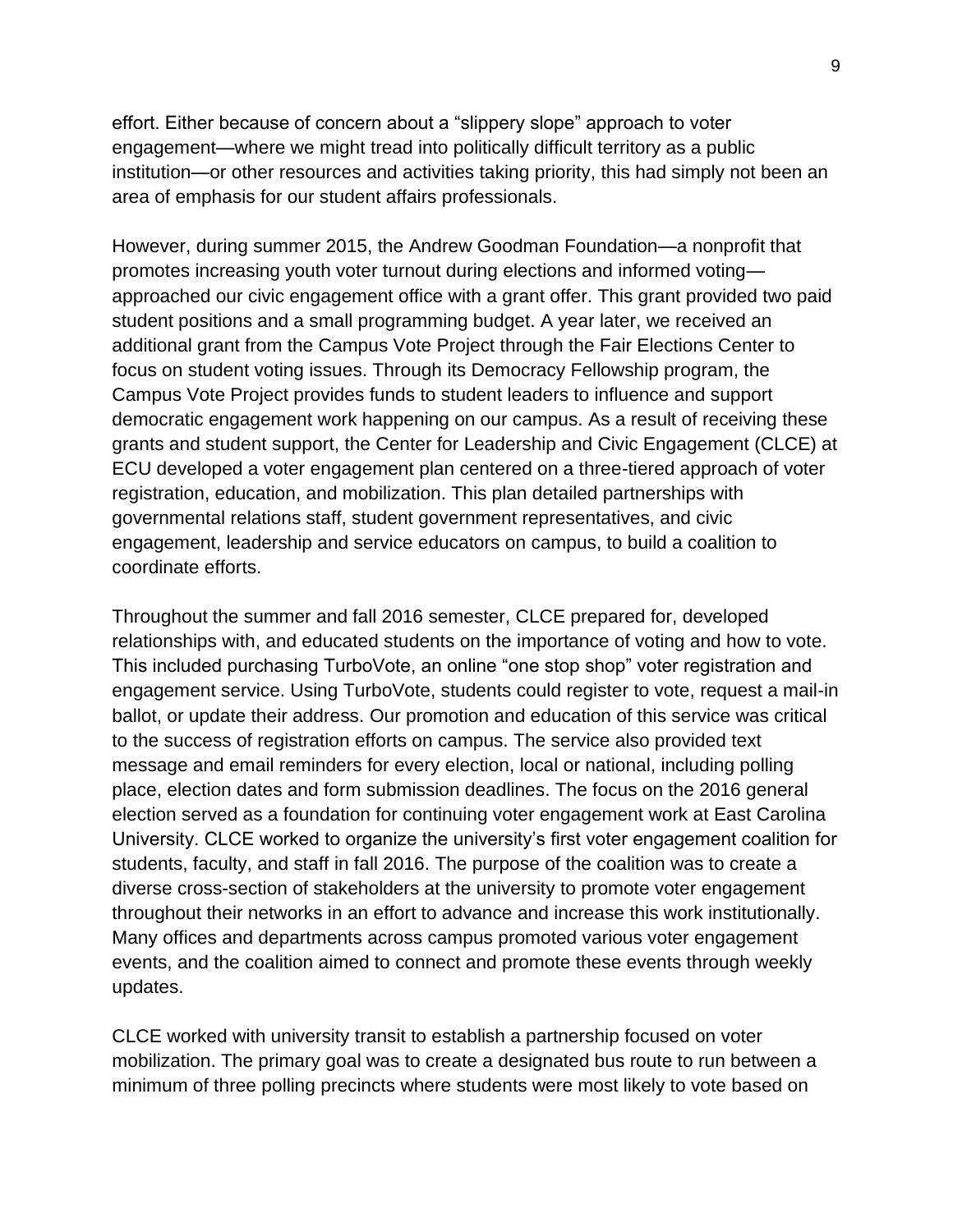precinct assignments. Secondary goals included the addition of stops to current bus routes at polling locations and the distribution of educational materials regarding where to vote based on address. An additional objective of this partnership was to promote polling precincts on bus routes during election day. Two buses ran between 9:30 a.m. and 6:00 p.m. to four polling locations on and off campus, exceeding our initial goal of three polling locations. Approximately 250 students utilized this service throughout the day. CLCE continued to offer this service for the midterm elections in 2018.

Since 2016, our staff and students have worked closely with the local board of elections through attending monthly meetings, holding individual educational meetings for employees, residence hall address verification, and creating resources for students. This relationship proved beneficial in moving a one-stop early voting polling location to the new student center for the 2019 municipal elections and 2020 primary elections. One-stop voting (commonly known as "early voting") allows any registered voter to cast an absentee ballot in person on select days prior to election day and has been an important initiative in North Carolina for several years. In total, 1,763 people voted at the student center site in the 2020 primary, which is 14.1% of all voters in the county. For the 2019 municipal elections, a total of 775 people voted at the same site (18.2% of all voters in the county). According to our 2016 report from the National Study of Learning, Voting, and Engagement (NSLVE) from the Institute for Democracy and Higher Education (IDHE) at Tufts University, the number of our students who voted early increased by 3.6% between the 2012 and 2016 election. Early voting was the most popular method of voting for our students, accounting for 58.9% of total votes. ECU regularly uses the NSLVE data reports to assess our democratic engagement efforts, and helps inform and identify areas for improvement in our democratic engagement initiatives.

ECU is currently prioritizing the work of democratic and voter engagement efforts on campus and has the support of upper administration and national partners such as the Andrew Goodman Foundation, Campus Vote Project, and the Students Learn Students Vote Coalition.

# **DEMOCRATIC EDUCATIONAL INITIATIVES**

Institutions of higher education have long committed to preparing students for civic life by being contributing and productive citizens. According to Branson (1998), "there is no more important task than the development of an informed, effective, and responsible citizenry." It is a shared responsibility among educators to find ways to incorporate civic education into the daily lives of students, both inside and outside the classroom. Educational opportunities can be effective in influencing students' civic habits and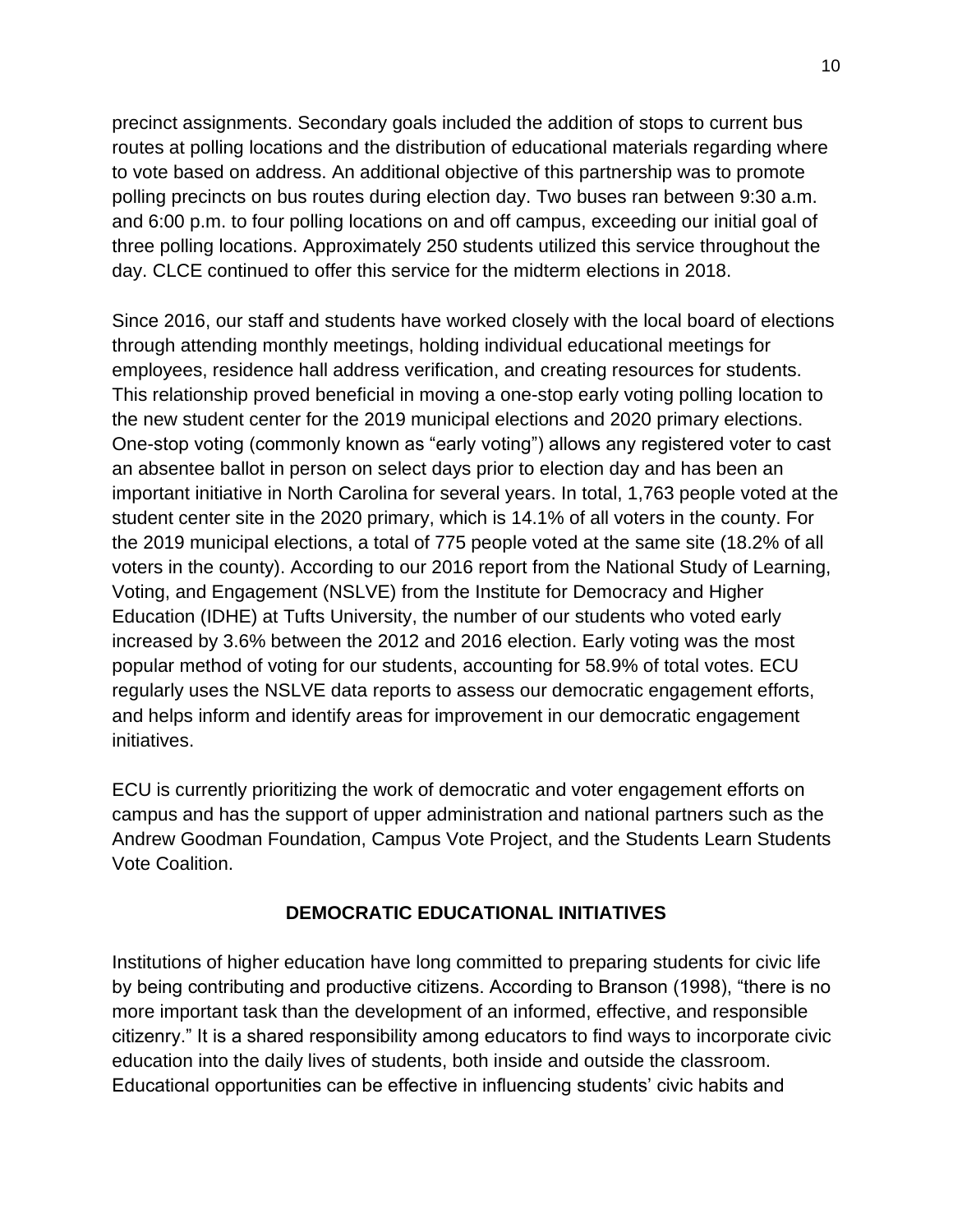values while they are still relatively young (Sherrod et al., 2002). We have a number of relevant forms of civic education within our institution, including service-learning, civic action, deliberative dialogue and courses within the curriculum.

At East Carolina University, the primary responsibility of democratic engagement falls under the responsibilities of the CLCE. While not solely responsible for hosting, promoting or implementing democratic engagement initiatives, this is the only entity on campus where democratic engagement is included within the mission and vision of the center. Service, leadership and democratic engagement commitments range from onetime events to weekly, semester-long opportunities to intensive immersion experiences. All opportunities are designed with an educational focus to support students as they learn about themselves and their community, take action through leadership and civic engagement, and advocate for lasting positive social change. CLCE works in a nonpartisan way to bring programming to students that encourages them to be engaged in our democracy and active responsible citizens. Democratic engagement programs include voter registration events, a trending topics political film series, opportunities for civil dialogue, and a semester-long citizens' academy. ECU's citizenship education efforts, including civic leadership programs, speakers, and a semester-long, cocurricular seminar called "Citizen U," are designed to help students reflect on their role within an engaged democracy. We heed Barber's (1992) encouragement to educate students in the "arts of democracy" and build on the long tradition of citizenship education so this practice is passed intentionally from one generation to the next.

Citizen U, is an innovation in campus-community partnerships that support civic and political engagement. The purpose of Citizen U is to educate students about how to be responsible, engaged citizens and to inspire them to be involved in their communities and our democracy as change agents. The curriculum includes information about state and local government, how to be civically and democratically engaged, what it means to be a responsible citizen, as well as media and personal financial literacy. Our partners involved in the implementation of Citizen U include representatives from the Political Science department, city officials, local board of elections, university attorney, School of Communication, and local businesses and civic organizations. CLCE identified student learning outcomes and student leadership competencies based on Corey Seemiller's work (2013), as well as the Social Change Model of Leadership Development.

Citizen U falls under a larger movement at East Carolina University. What started as a grassroots student movement in 2016, ECUnited has developed to be far more than a simple hashtag. ECUnited challenges the ECU community to bridge the worlds of ideas and actions. Through its programs, advocacy, and education, the movement works to deepen the understanding of the issues that impact our local and global communities.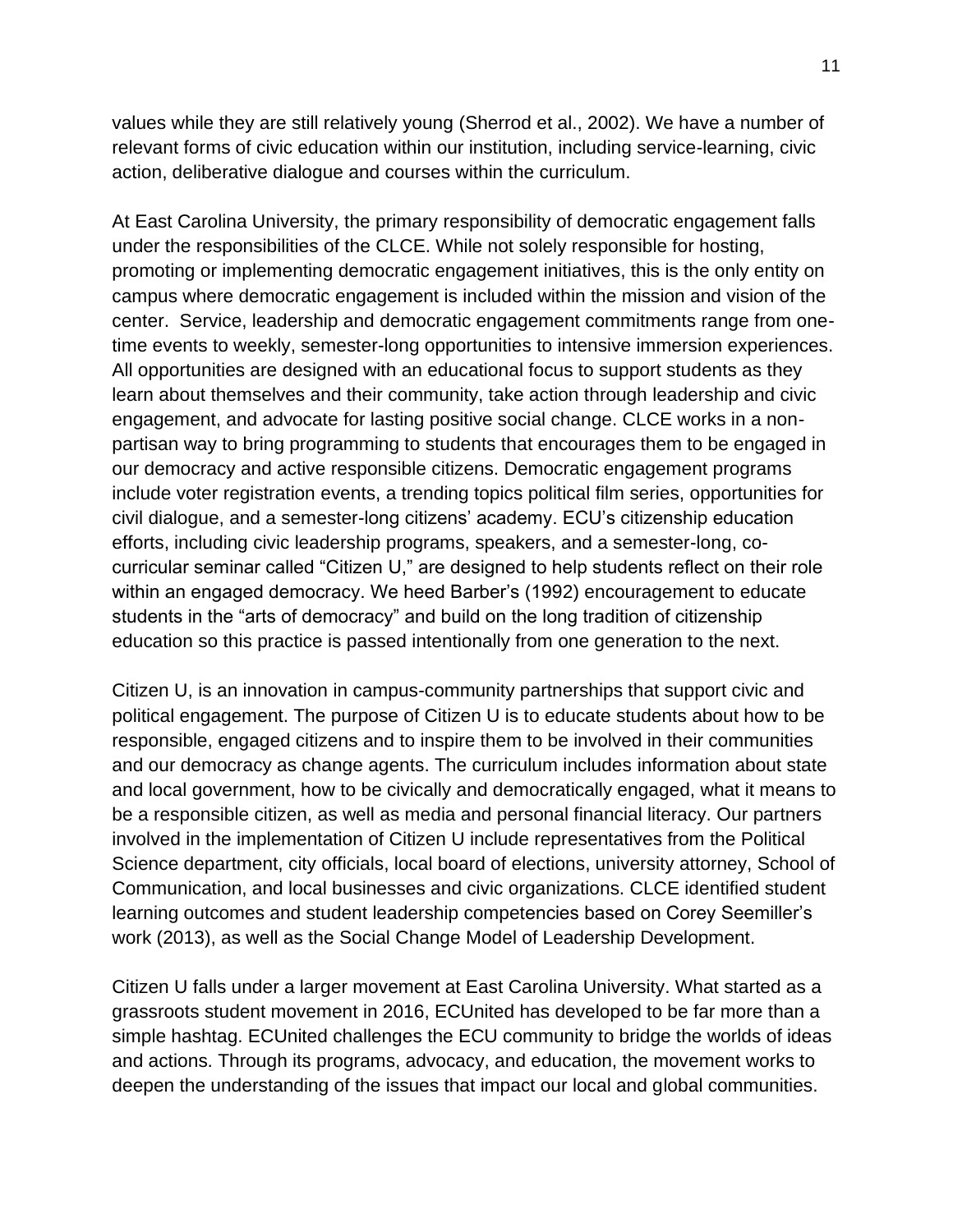This movement serves as the home for current and future initiatives that fit within this ideal including the NC Civility Summit and Cupola Conversations. As the ECUnited campaign grows, additional programs have been created to fit under this common theme -- Netflix & Chat, Cultural Cuisine & Chat, What's the Tea, Green DOT, and The Conversation.

With an institutional focus on global learning as a key objective across the curriculum in 2017, we provided leadership with respect to both domestic and international servicelearning and global learning assessment. This educational approach sits at the intersection of intercultural learning, experiential education, and civic engagement. Sumka, Porter, and Piacitelli (2015) note that "global learning denotes any learning that raises awareness of global connectedness, regardless of boundaries" (p. 301). With this approach in mind, we have offered some training opportunities for faculty to learn more about global service-learning as a teaching methodology. Additionally, we have incorporated the Global Engagement Survey into our domestic and international immersion programming, the ECU Leads leadership certificate (a three year program that introduces students to both leadership theory and experiential leadership learning), and LeaderShape programs. Our approach to educating students on the value of global connectedness is directly connected to how we educate students to be engaged citizens.

### **CONCLUSION**

The Division of Student Affairs at East Carolina University is developing and embedding civic learning and democratic engagement on campus through a framework of programming and action that includes understanding of democratic values, capacities to engage diverse perspectives and people, and commitment to collective civic problem solving. The call for civic engagement and civil discourse has awakened renewed interest in promoting institutional citizenship, building new campus-community initiatives, and promoting a broad sense of civic responsibility in higher education. Through the combination of activities, events, and programmatic efforts, East Carolina University has built a culture that actively engages students in conversations around difficult topics, building an inclusive climate with an eye toward institutionalization. Indeed, this institutional effort is one of many reasons why ECU could respond to the "send her back" controversy in a genuine manner that does not feel forced onto students. Cupola Conversations are yet one of many initiatives where students know ECU promotes myriad opportunities for dialogue and disagreement, reducing the likelihood that the campus will erupt in violence or fan the flames of incivility.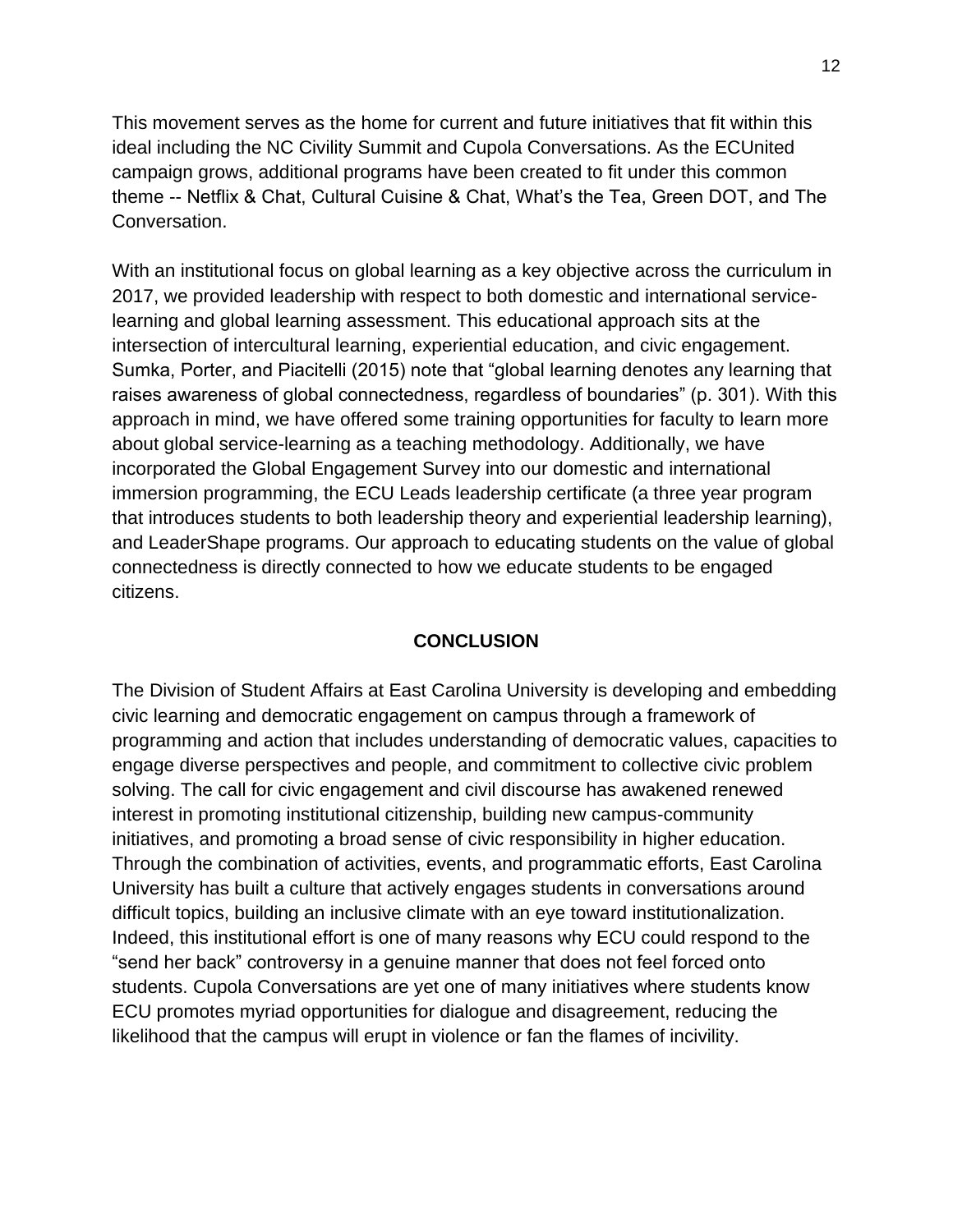These civil discourse efforts illustrate that teaching students, within collegiate settings, to deliberate and debate important societal issues assists them in their identity development as well as connects them to their civic responsibilities. Civil dialogues teach our students how to constructively disagree, but also encourage valuable skill development such as listening, counterpoint development, and compromise. Not only does this approach help shape a culture within student affairs and among student affairs educators, but it also forges pathways for partnerships with faculty colleagues. Experiential learning activities can reflexively support opportunities for classroom dialogues, and classroom settings can provide a curricular foundation for applied civic learning. Campuses that engage in dialogue create communities of understanding and informed decision-making, enhance student learning and skill development, and address students' sense of belonging.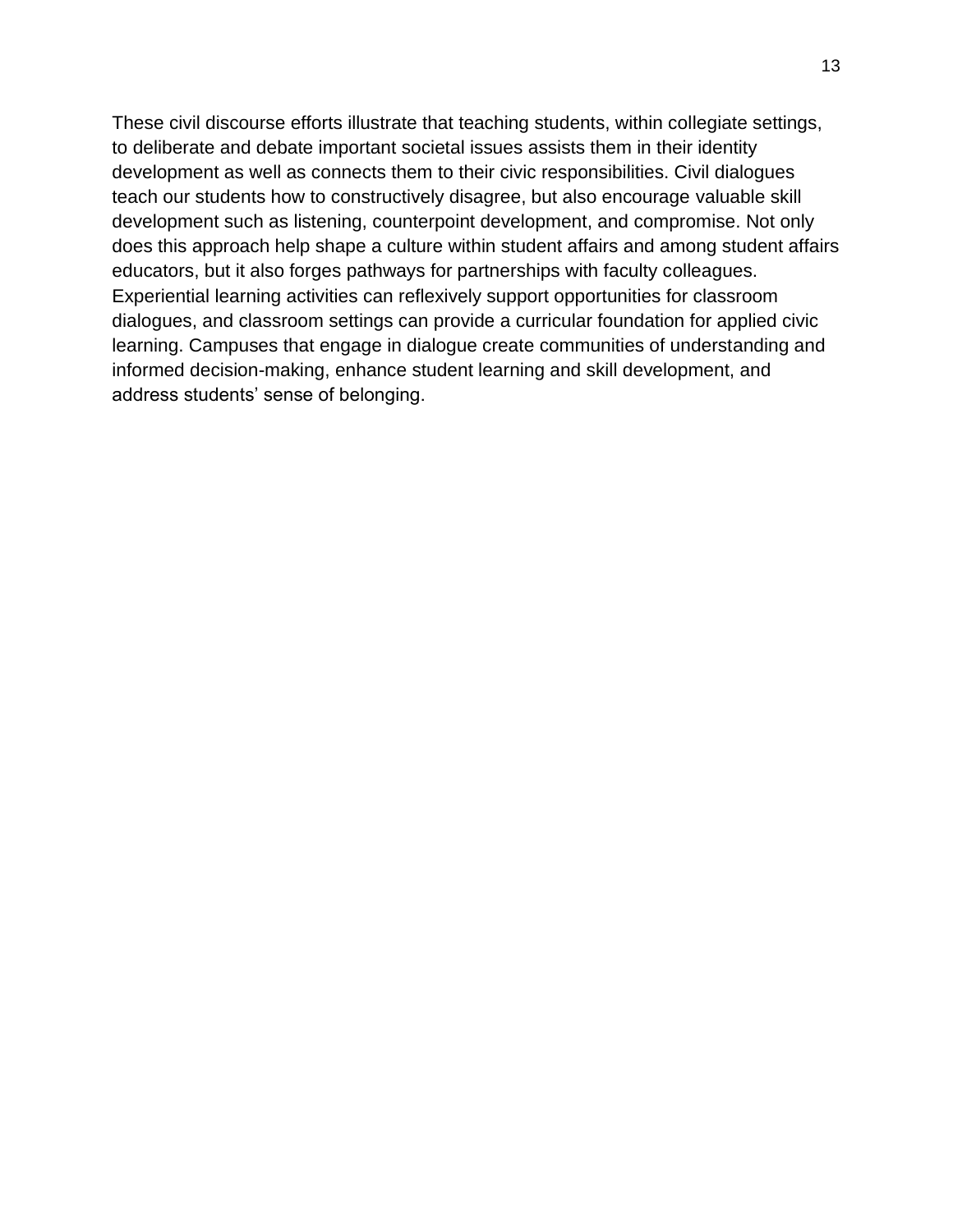## **References**

Barber, B. (1992). *An aristocracy of everyone: The politics of education and the future of America*. New York: Ballantine Books.

Biesta, G., & Lawy, R. (2006). From teaching citizenship to learning democracy: overcoming individualism in research, policy and practice. *Cambridge Journal of education*, *36*(1), 63-79.

Boyte, H. (2012, September). Hope and higher education - The powers of public narratives. Retrieved from https://www.huffpost.com/entry/college-communitypartnerships\_b\_1917951.

Branson, M. S. (1998, September). The role of civic education: A forthcoming education policy task force position paper from the Communitarian Network. Retrieved from http://www.civiced.org/papers/articles\_role.html.

Dewey, J. (1981). *The Philosophy of John Dewey*( J. J. McDermott, Ed). University of Chicago Press.

File, T. (2017). Voting in America: A Look at the 2016 Presidential Election. Census Blogs.

Junco, R., & Chickering, A. W. (2010). Civil discourse in the age of social media. *About Campus*, *15*(4), 12-18.

Karriger, K., McMillan, J., Buchanan, C., & Gusler, S. (2016). *The Long Term Impact of Learning to Deliberate: A Follow-up Study of Democracy Fellows and a Class Cohort*. Kettering Foundation Press.

Kezar, A. and Maxey, D. (2014), Collective Action on Campus Toward Student Development and Democratic Engagement. *New Directions for Higher Education*, 2014: 31-41.

Komives, S. R., Lucas, N., & McMahon, T. R. (2009). *Exploring leadership: For college students who want to make a difference*. John Wiley & Sons.

Leskes, A. (2013). A plea for civil discourse: Needed, the academy's leadership. *Liberal Education, 99*(4). American Association of Colleges and Universities: Washington, DC.